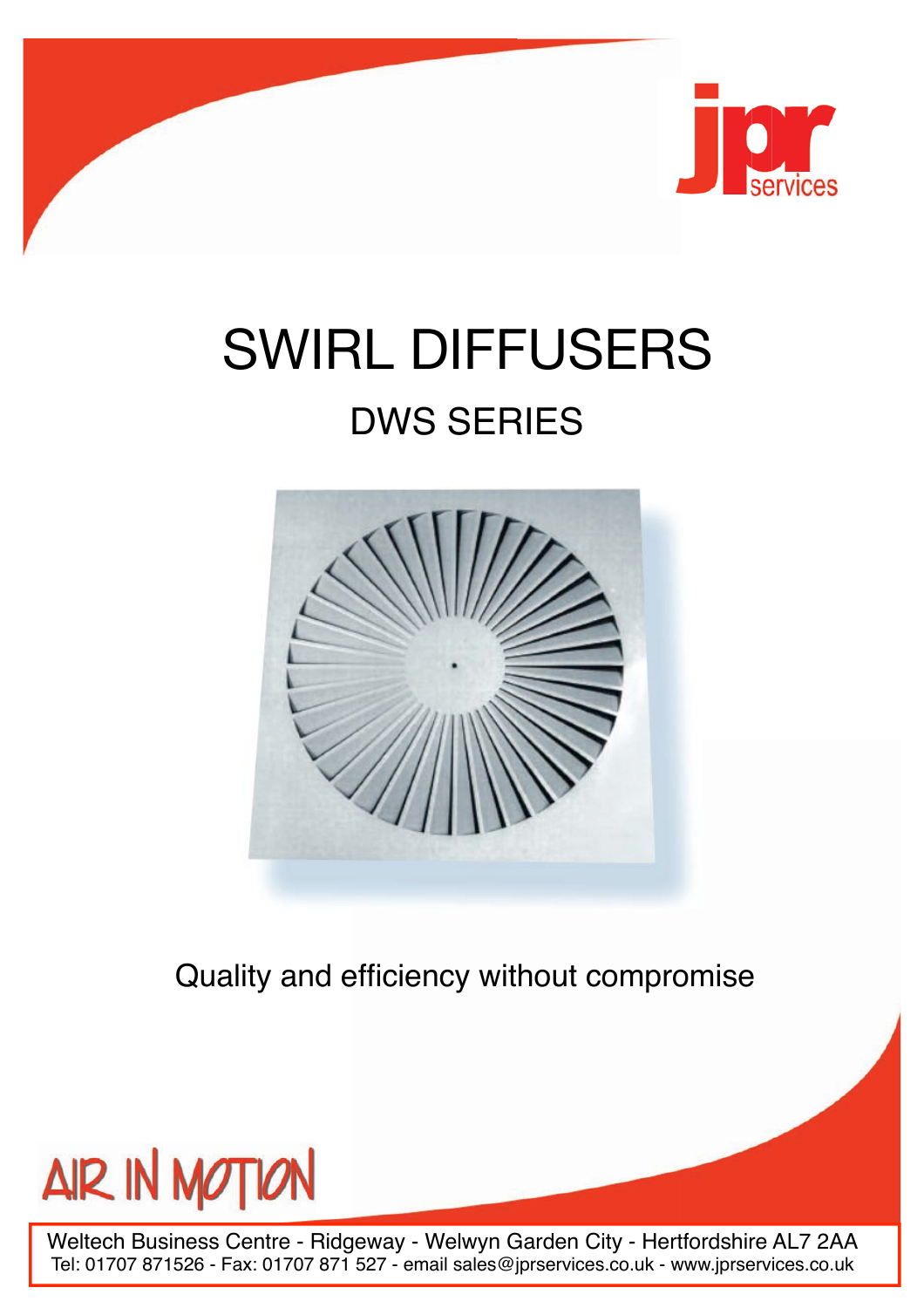# SWIRL DIFFUSERS

## DWS SERIES

QUALITY AND EFFICIENCY WITHOUT **COMPROMISE** 



#### Application:

The DWS type swirl diffuser has been designed to supply cooled or warmed air to a wide range of commercial applications.

A high level of induction is achieved due to the pitch of the radial outlet pattern combined with a high relative free area. Temperature and velocity differences between supplied and room air are therefore quickly reduced.

The high relative free area also makes this diffuser type well suited to extract applications.

#### Description:

A circular array of deflection blades are pressed into a square steel panel. Nominal size is determined by the diameter of the radial outlet pattern and the overall diffuser panel size.

Two sizes of outlet pattern are available:

Nominal size 200 has a radial outlet diameter of 350mm and overall panel sizes of 394, 494 and 594mm square respectively.

Nominal size 315 has a diffuser diameter of 500mm and is available only within a 594mm square panel.

The 594mm square panel is designed to fit directly into 600mm square T-bar suspended ceiling systems.

The DWS type swirl diffuser can be supplied with matching side or top entry plenum boxes, with or without monoblade volume control dampers.

#### Fixings:

The DWS type swirl diffuser is suitable for mounting at heights of between 2.5m and 4m from floor level.

The diffuser plate is fastened to the plenum by a central fixing screw. The side or top entry plenum is to be fixed via support rods or wires to suitable structural support.

#### Finish:

The diffuser is supplied powder coated white (RAL 9010) matt as standard. Gloss finish is available at no extra cost. Other RAL colours are available on request.





350 diameter and 500 diameter radial outlet patterns can be supplied within a 594mm square tile replacement plate.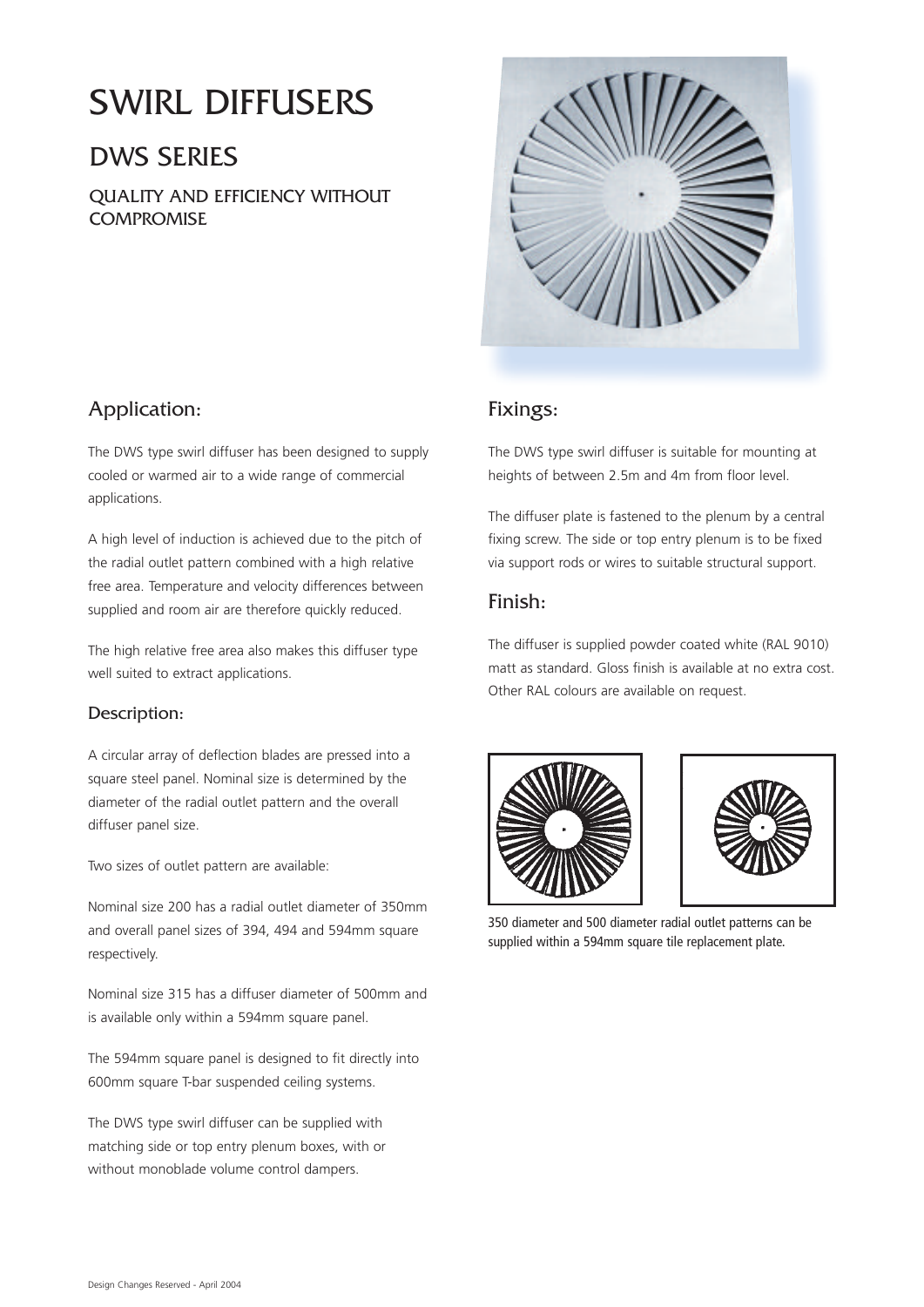### Diffuser Dimensions



| <b>Nominal Size</b><br>code | Diameter of<br>radial outlet<br>pattern (mm) | <b>Calculated free</b><br>area (m3) | А<br>Overall panel size<br>(mm) | Plenum size<br>(L & W (mm) | B<br>Side entry plenum<br>height (mm) | Top entry plenum<br>height (mm)_ |
|-----------------------------|----------------------------------------------|-------------------------------------|---------------------------------|----------------------------|---------------------------------------|----------------------------------|
| 3540                        |                                              |                                     | 394 x 394                       |                            |                                       |                                  |
| 3550                        | 350                                          | 0.0320                              | 494 x 494                       | 355                        | 305                                   | 250                              |
| 3560                        |                                              |                                     | 594 x 594                       |                            |                                       |                                  |
| 5060                        | 500                                          | 0.0732                              | 594 x 594                       | 555                        | 420                                   |                                  |

## Options and Order Codes

#### Diffuser codes

| - SERIES I |   | 2 - STYLE | $3 - CORE$    |   | 4 - ACCESSORIES | 5 - ARRANGEMENT | 6 - FIXING   | 7 - FINISH         |
|------------|---|-----------|---------------|---|-----------------|-----------------|--------------|--------------------|
| D          | W | Swirl     | Fixed pattern | 0 | <b>None</b>     | External swirl  | <b>None</b>  | <b>RAL 9010</b>    |
|            |   | Special   | Special       |   | Special         | pattern         | Central      | <b>Matt White</b>  |
|            |   |           |               |   |                 | Special         | screw fixing | <b>RAL 9010</b>    |
|            |   |           |               |   |                 |                 | Special      | <b>Gloss White</b> |
|            |   |           |               |   |                 |                 |              | Special            |

#### Plenum codes

| 1 - SERIES |   | 2 - LINING |   | 3 - INSTALLATION<br><b>METHOD</b> |                | 4 - ACCESSORIES         |    | 5 - ARRANGEMENT |              | 6 - FIXING |   | 7 - SPIGOT<br><b>DIAMETER</b> |
|------------|---|------------|---|-----------------------------------|----------------|-------------------------|----|-----------------|--------------|------------|---|-------------------------------|
| D          |   | Lined      | S | Fixing holes                      | $\overline{O}$ | None                    | S. | Supply          | $\mathsf{R}$ | Round-side | B | 125                           |
|            | N | Unlined    |   | for drop rods                     | M              | Cord operated           | E  | Extract         |              | entry      |   | 150                           |
|            |   | Special    |   | Special                           |                | monoblade damper        |    |                 | т            | Round-top  | D | 200                           |
|            |   |            |   |                                   | N              | Cord operated           |    |                 |              | entry      | E | 250                           |
|            |   |            |   |                                   |                | monoblade damper (Matt  |    |                 | 1            | Special    | F | 300                           |
|            |   |            |   |                                   |                | black)                  |    |                 |              |            | N | 315                           |
|            |   |            |   |                                   | P              | Internally painted Matt |    |                 |              |            | P | 280                           |
|            |   |            |   |                                   |                | black                   |    |                 |              |            | R | 225                           |
|            |   |            |   |                                   |                | Special                 |    |                 |              |            |   | 175                           |
|            |   |            |   |                                   |                |                         |    |                 |              |            |   | Special                       |

#### Example of Order Codes

**DWSOOCE 5060**  $DNSASRN$ 

Supply diffuser complete with side entry plenum.

Monoblade volume control damper in 315 diameter spigot

Overall diffuser size 594mm square with 500mm diameter radial outlet

Diffuser panel powder coated white (RAL 9010) gloss